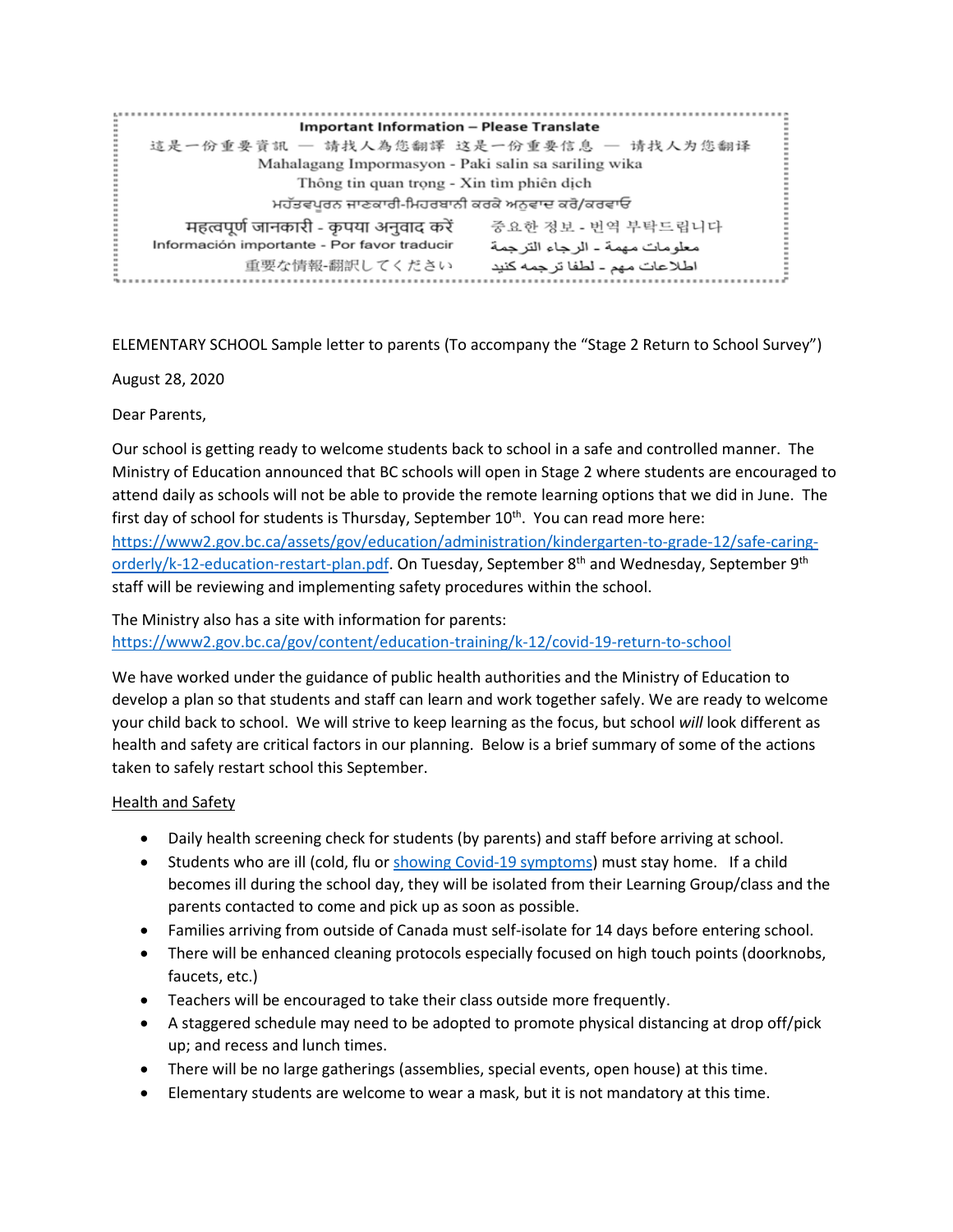- No sharing of food or drink.
- Parents and visitors must make an appointment to meet with staff. There will be limited access to the building by parents and visitors. All visitors must sign in for the purpose of contact tracing. Virtual meetings will be an option for staff and parents.
- We also ask parents to also practice physical distancing (staying apart 2m) when on school grounds. This is for your safety and good modeling for our students.

# Learning Groups

- A [Learning Group](https://www2.gov.bc.ca/gov/content/education-training/k-12/covid-19-return-to-school#learning-group) is defined as a group of students and staff who remain together for an extended period of time and who interact primarily with each other.
	- $\circ$  In the Coquitlam School District, the Learning Group will include your child's classmates and any staff assigned to work with the students on a regular basis, like your child's teacher.
	- o Within the learning group, while there will be less opportunities to physically distance, physical contact will be discouraged.
	- o The learning group will stay together. Students will learn, eat and play together.
	- $\circ$  Class size limits have not changed, therefore a kindergarten class will have no more than 22 students along with the staff who work regularly with the classroom; a primary class with no more than 24; and an intermediate class with no more than 30 students in the group.
	- $\circ$  The Ministry of Education has stated that Learning Groups cannot exceed 60 people at elementary school. Therefore, our Learning Group sizes are well under the provincial limits outlined in Stage 2. In most cases our Learning Groups will be kept well below 60.
- Morning, recess, lunch and afterschool schedules and routines will be adjusted to keep Learning Groups apart as much as possible.
- If children interact with students or staff from other learning groups, they will be expected to practice physical distancing wherever possible and not engage in physical contact. In some cases, specialist teachers who work with children from different learning groups (ie. Learning assistance or English as a Second Language) will wear a mask if physical distancing is challenging.
- Parents and students will learn who their child's teacher and Learning Groups/class is before school begins on Monday, September 14<sup>th</sup>. We expect Learning Groups to be finalized and students attending full days beginning September 14<sup>th</sup>.

#### Educational Programming

- Our school will be focused on in-class instruction during stage 2.
- Students will spend most of their educational time in their classroom, as there will be reduced movement of students between learning spaces.
- Student well-being will be guiding educators in planning and supporting the successful return of students to school.
- Students with disabilities/diverse abilities will continue to be supported by the goals outlined in their IEP.
- Regular health and safety practices (frequent hand washing) will take up some instructional time.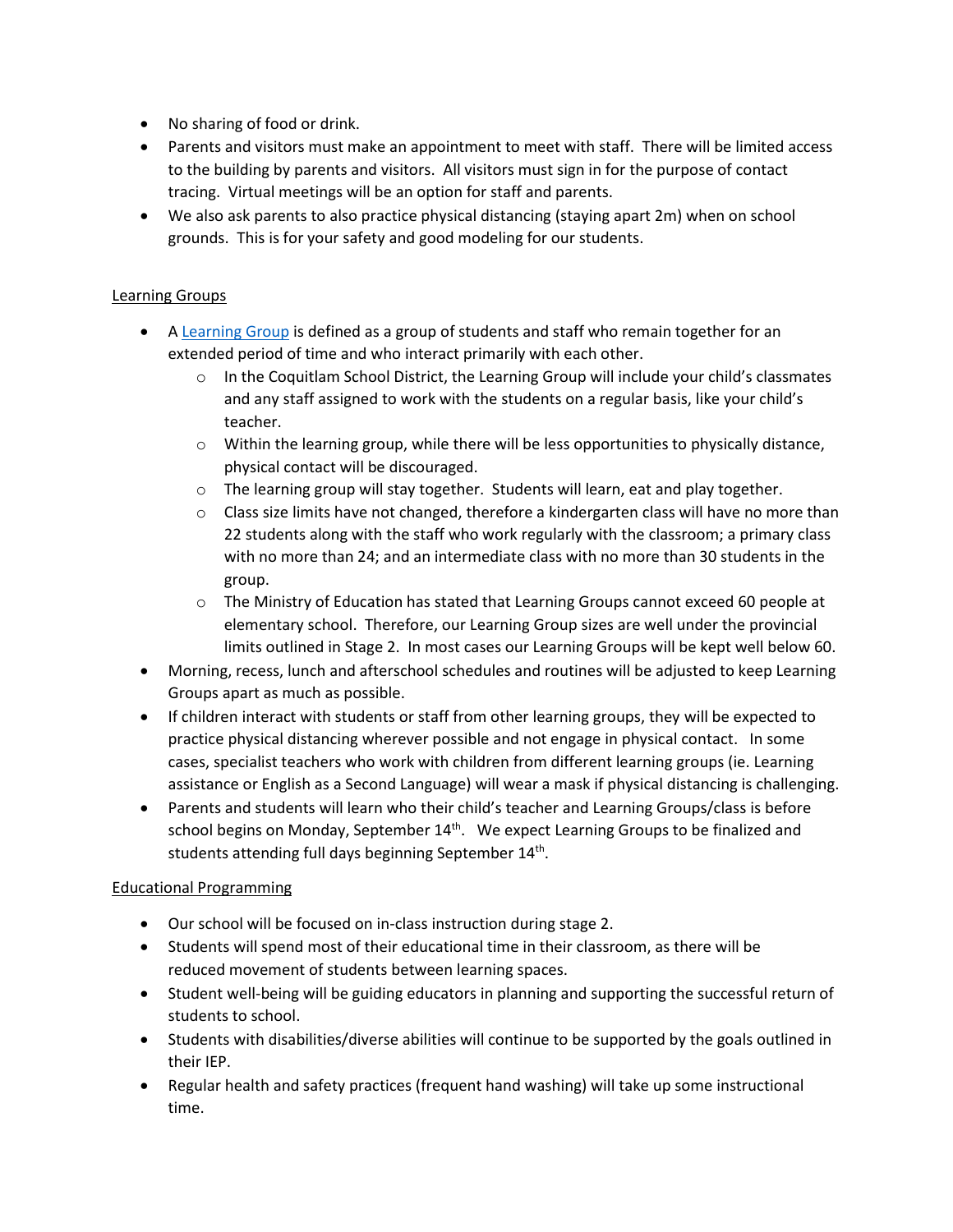- There will be an adjusted Welcome to Kindergarten schedule. Further information will be communicated soon.
- Students will continue to receive report cards.
- Parents of children who are medically diagnosed as immunocompromised by a physician should contact me by Tuesday, September 1<sup>st</sup>. The following links are provided for your reference:

<http://www.bccdc.ca/Health-Info-Site/Documents/COVID-19-IS-Children-FAQ-BCCH.pdf>

[http://www.bccdc.ca/Health-Professionals-Site/Documents/COVID19-easing-social-distrancing-IS](http://www.bccdc.ca/Health-Professionals-Site/Documents/COVID19-easing-social-distrancing-IS-children.pdf)[children.pdf](http://www.bccdc.ca/Health-Professionals-Site/Documents/COVID19-easing-social-distrancing-IS-children.pdf)

The section below provides you with **specific information about Walton's procedures**.

Please take the time to review it carefully AND review and discuss it with your child before the first week/day of school.

## **Thursday, September 10 and Friday, September 11**

Please see the table below for times Walton students (Gr.  $1 - 5$ ) are asked to attend school on Thursday, September 10. IMPORTANT: These times are **NOT CONFIRMED** for our **new Kindergarten** students yet. Parents/caregivers of our Kindies will receive more specific information about their gradual entry schedule next week. However, all students (Kindergarten and Gr. 1 to 5 students), are expected to come for a portion of the day on September 10 and 11.

Since students are not in their cohorts, they *must be* physically distanced. We expect an average of about 4-5 students per group on these two days. We will communicate the locations where teachers will meet with their students in a future email.

| Thursday,    | <b>Groups of Students</b> | Friday,      | <b>Groups of Students</b> |
|--------------|---------------------------|--------------|---------------------------|
| September 10 |                           | September 11 |                           |
| 9:00-9:15    | A-D                       | 9:00-10:00   | Students with last        |
|              |                           |              | initials A-I              |
| 9:30-9:45    | $E-H$                     |              |                           |
| 10:00-10:15  | I-L                       |              |                           |
| 10:30-10:45  | $M-P$                     |              |                           |
| 11:00-11:15  | $Q-T$                     | 11:00-12:00  | Students with last        |
|              |                           |              | initials J-R              |
| 11:30-11:45  | $U-Z$                     |              |                           |
|              |                           |              |                           |
|              |                           | 1:00-2:00    | Students with last        |
|              |                           |              | initials S-Z              |
|              |                           |              |                           |
|              |                           |              |                           |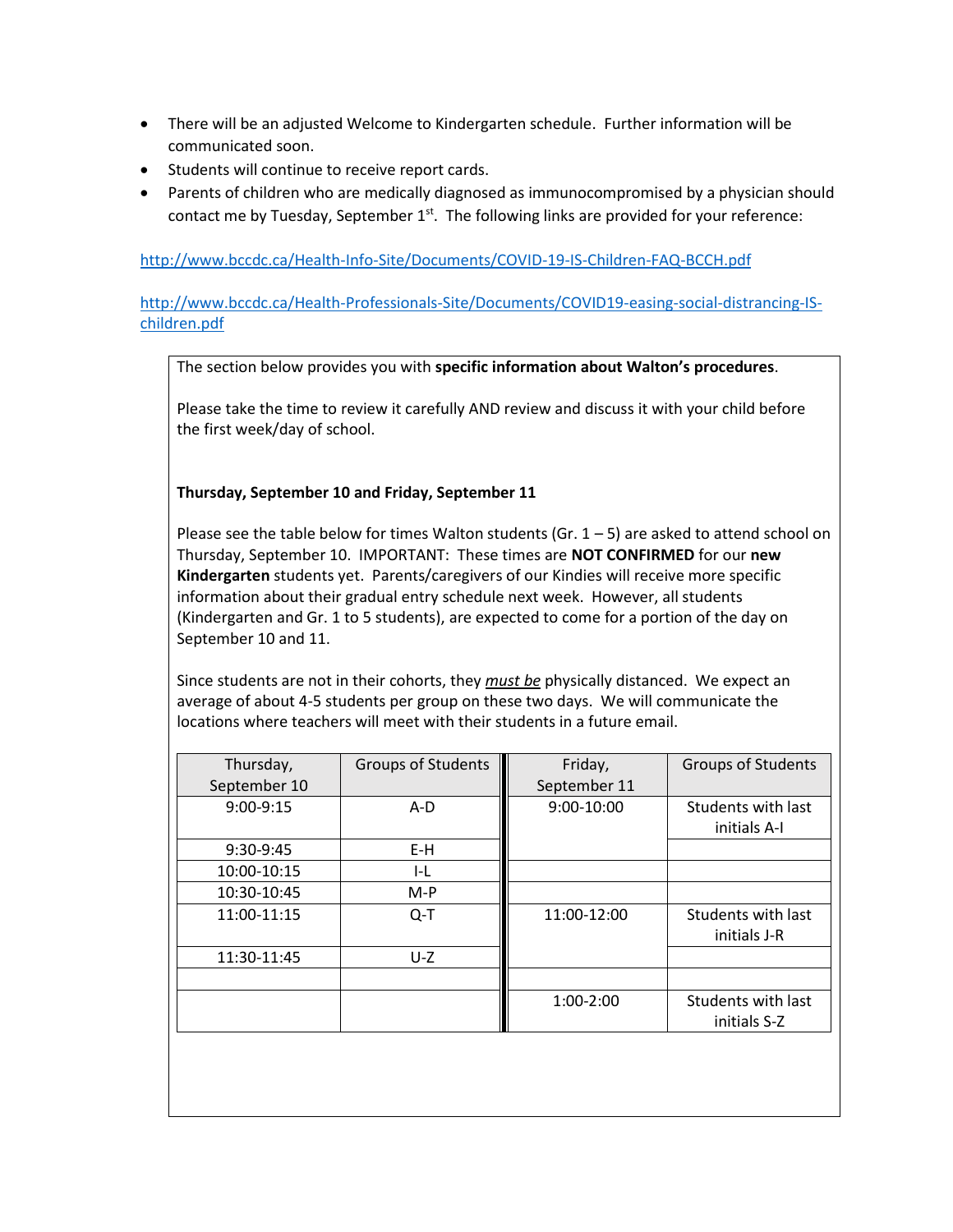### **Staggered Start and End Times**

Starting on Monday, September 14, Walton Elementary students will begin their days at 8:55 a.m. or at 9:10 a.m. Those students who start school early will end their day at 2:43 p.m. and those who start at 9:10 a.m. will end their day at 2:58 p.m.

# **Morning Drop-Off Procedure**

As students arrive at Walton, all students must go down to the lower all-weather gravel field to line up (6ft apart) in their division. Teachers will pick up their classes from the field and lead them into the school. Every morning. Every day. Please ensure that your child is dressed appropriately in case of inclement weather.

If your child arrives late to school, we expect him/her to go to a designated spot (based on his/her classroom) and wait until he/she is invited into their classroom.

If parents are walking their children to the lower field, we are asking you to remain with your child (probably with your youngest one if you have more than one child) and leave the field once their teacher has picked up their class.

## **Afternoon Pick-Up Procedure**

Teachers will take their classes down to the gravel field at 2:43 p.m. and 2:58 p.m. We expect that students will be picked up by their parents or will leave the premises immediately after being dismissed. Please discuss with your child(ren) that they are to meet you and leave with you right away.

**Please be reminded that the pick-up and drop-off area in our parking lot is reserved for daycare operators and those with special, individual parking permits only.**

#### **When and How Will We Find Out Our Child's Assigned Division for the Year?**

You will receive an email from us prior to Monday, September 14. The email will include your child's teacher and division number. Your child will be asked to line up accordingly on the field on Monday morning. There will be traffic cones with division numbers showing you where to line up.

#### **Recess and Lunch Times**

Recess and Lunch times have been staggered into three different groups. Please see the attachments (COVID Groups and Break Times and COVID Daily Visual Schedule) for detailed times. One attachment shows that no more than 8 classes will be outside on the playground areas at any point in time. Each group of 8 classes will be divided into 4 groups of 2 classes each. Each group of 2 classes will be assigned one playground area during recess and lunch. The reason for structuring recess and lunch times like this is to reduce the number of students interacting with each other (rather than having 540 students on the playground, we will have roughly 180 students outside, assigned to four different areas – on a rotating basis). Recess supervision will be provided by staff as well as Ms. Kemp and myself.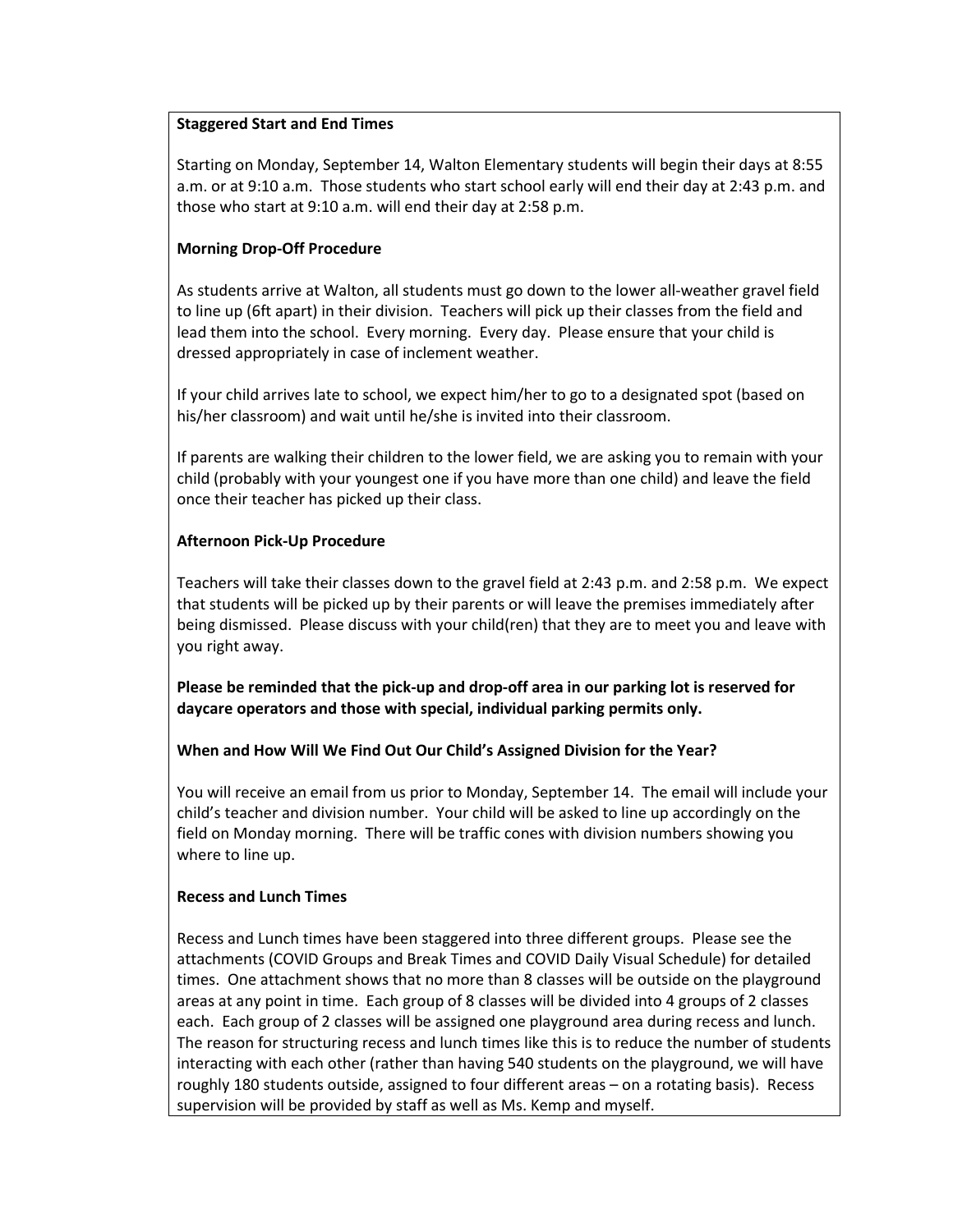The visual schedule shows you when your child will be in class, will be eating and will be outside (once you know who your child's teacher is). Supervision will be provided by our noon hour supervisors, Ms. Kemp and myself.

## **What If My Child Appears to Be Sick or Is Sick?**

Keep your child at home. Your child may not come to school if he/she shows any cold/flu/COVID-19 like symptoms. If your child does come to school, we are required to isolate him/her immediately and ask you to come to school to pick your child. There are no exceptions to this. Teachers will be reminded to be vigilant and to look for any symptoms.

Your child may return to school once he/she has no more symptoms or has been cleared by a health care provider. Please provide us with a statement from your health care provider that your child has been cleared to return to school.

We do understand that some students have allergies. Unless you have already given us this information, please provide us with a doctor's note that your child has allergies.

## **What can parents and caregivers do?**

As mentioned previously, please discuss these things with your child(ren) – on several occasions if possible. The fact is, our staff and students are amazing and that teaching and learning will continue, and even be fun at times  $\bigodot$ , but school will look and feel different. Prepare your children for frequent hand washing – about 10 times per school day or more. Even though 'sharing' is a kind thing to do, remind your children that school supplies (pencils, erasers, etc.), food, water bottles are NOT to be shared.

Discuss with your children our expectations to remain in designated playground areas during recess and lunch breaks. There will be rotations, giving kids a chance to play in their favourite playground area throughout the week – but not necessarily on the day they want to play 'there'.

Discuss with your children that physical contact (such as close, personal greetings and games such as tag) with other children and staff is not permitted.

We look forward to welcoming students back to school on Thursday, September  $10^{th}$ . Following is the district plan for elementary students on Thursday, September  $10<sup>th</sup>$  and Friday, September  $11<sup>th</sup>$ : Again,

- Thursday, September  $10^{th}$ : Students attend school for a welcome and enrolment count. Duration: 10-15 minutes.
- Friday, September  $11^{th}$ : Students will attend safety orientation sessions. Duration: 60-75 minutes. Schedule to follow.
- Timelines will be communicated separately based on the gradual entry plan for Kindergarten students